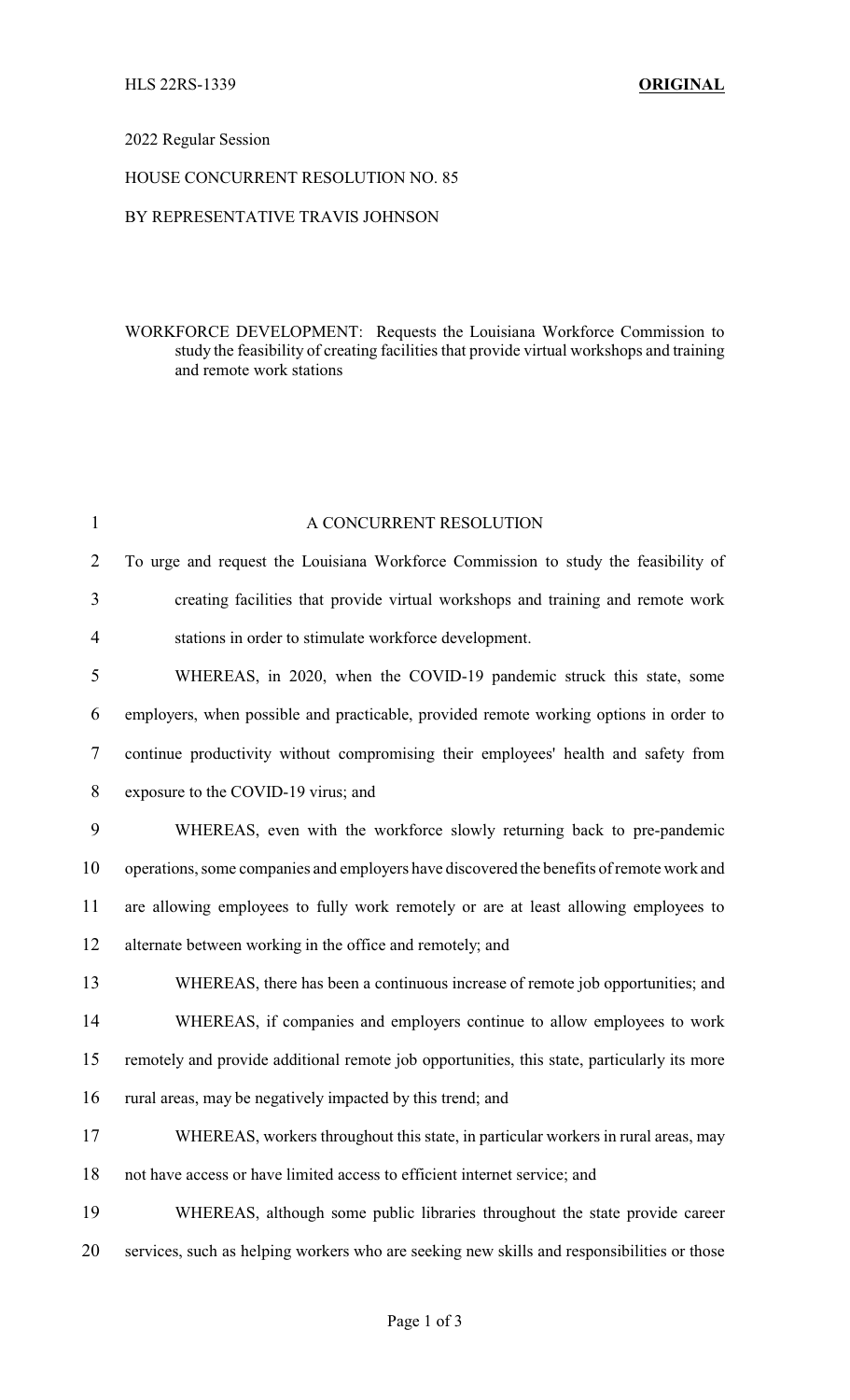#### HLS 22RS-1339 **ORIGINAL**

 who are looking to change careers, and outreach initiatives and access to computers, these resources are limited and in the case of computers, provided on a first-come, first-served basis; and WHEREAS, to bring Louisiana workers into the twenty-first century and keep the state competitive, the state must recognize technological advancements and opportunities that are currently changing and shaping the workforce; and WHEREAS, the state must also recognize that remote job opportunities are gradually becoming the norm and the way of the future; and WHEREAS, the Louisiana Workforce Commission is tasked with overseeing workforce development in this state, which includes providing web-based job search assistance, job search workshops, community resources information, and education and training information; and WHEREAS, to ensure that this state is not limiting its own workforce development 14 and to ensure that workers throughout this great state are not being excluded from all job opportunities afforded to them, the state needs to examine the possibility of creating facilities that would provide virtual workshops and training and remote work stations. THEREFORE, BE IT RESOLVED that the Legislature of Louisiana does hereby urge and request the Louisiana Workforce Commission to study the feasibility of creating facilities that provide virtual workshops and training and remote work stations in order to stimulate workforce development in this state. 21 BE IT FURTHER RESOLVED that the Louisiana Workforce Commission shall study all of the following: (1) The number of remote workers and remote job opportunities in the state. (2) The advantages and disadvantages, if any, of creating the facilities. (3) The financial impact of opening and operating the facilities. (4) The financial impact of providing job training and virtual workshops and work remote stations. 28 BE IT FURTHER RESOLVED that the Louisiana Workforce Commission shall make a written report of its findings and recommendations, with suggestions for proposed legislation, if any, to the Legislature of Louisiana not later than January 1, 2023.